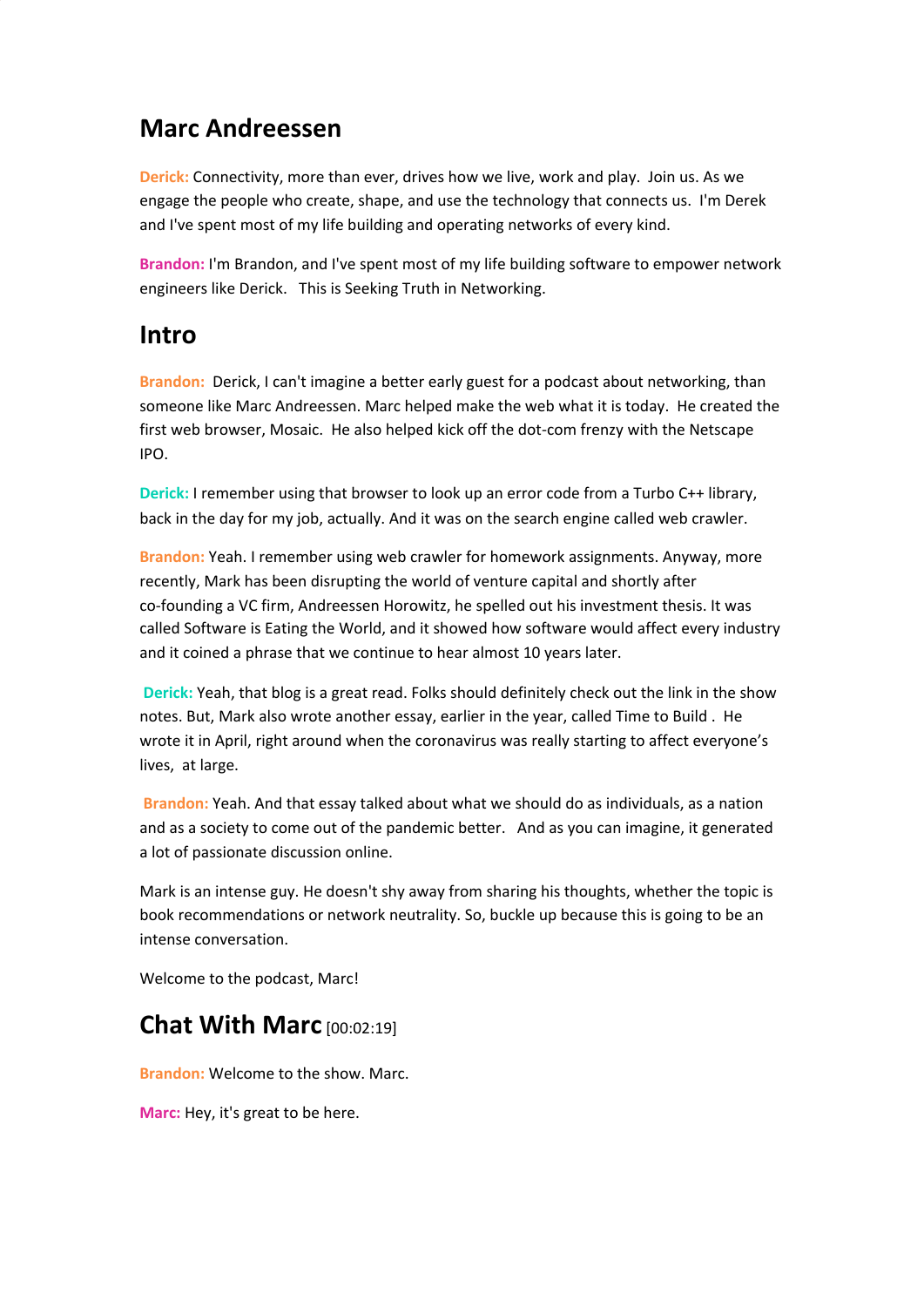**Brandon:** So let's get to know you a little bit better. Uh, we had a few questions in advance we shared, and I wanted to jump into a few of those. So can you start by telling us what was the last thing you changed your mind on?

**Marc:** These days I'm a venture capitalist and, you know, we're constantly evaluating tech companies and investing and trying to help them kind of grow and evolve. And so it's a humbling job. And so there's lots of things every day where kind of reality comes and smacks us in the face, both in good and bad ways. You know, the last big thing that I changed my mind on is earlier this year and I, I think I'm far from alone on this, but I'll, I'll certainly admit it, which is like, when, you know, we had a pretty good sense that COVID was coming, um, I would say pretty early. And we, we were one of the first, actually , uh, companies out in California to actually shut down the office and send people home. We do a lot of work in biotech and so we, we had a pretty good sense of the science of it.

But I assumed that, that was going to lead to, you know, just an absolute economic catastrophe , and so I was extremely worried that the whole economy was just going to get like , basically obliterated, like I lived through the 2000 crash. And so I just kind of assumed that it was going to be something kind of, of that magnitude that was just going to take down all these industries.

And in particular was going to take down a lot of tech. And to my enormous surprise, right? the sort of macro economic picture has turned out to be very, very different, and there's a huge kind of positive kind of aspect to that, which is basically, you know, the network worked as it turns out.

So, you know, it just turns out that like huge swaths of the economy have been able to, you know, transition online. Including by the way, right, many companies have been able to transition online and be able to keep running. It's like, the countereffects of COVID without the modern internet, and modern broadband , is I think a much, darker scenario and, and not just for companies, but in people's lives. You know, now the other side is like this is an incredibly wrenching economic environment for a lot of people. And in particular, you know, a lot of small businesses that are just kind of out of the public eye.

You know, we're going through real hell right now. We're going to lose, like, I think an entire generation of small- and medium-sized businesses. And so there, there is all kinds of wreckage, you know, happen in the economy, but, but even still, it's been just this much more dramatic transformation, than I would have expected , and honestly, like the longer, this whole thing continues, I would say my confidence is growing that a lot of the changes were happening in the economy for better, for worse are actually going to kind of set in. And a lot of them are actually going to be permanent.

**Brandon:** You could almost describe it as capitalism, finds a way, life finds a way.

**Marc:** Life, it finds a way. And so, and actually a friend of mine actually, who's in the economist sorta has this, Arnold Clang, has this kind of theory. He says, look, sort of capitalism is kinda misunderstood. He calls it - the term he uses is "patterns of sustainable specialization and trade." And so, you kind of work backwards from that. It's like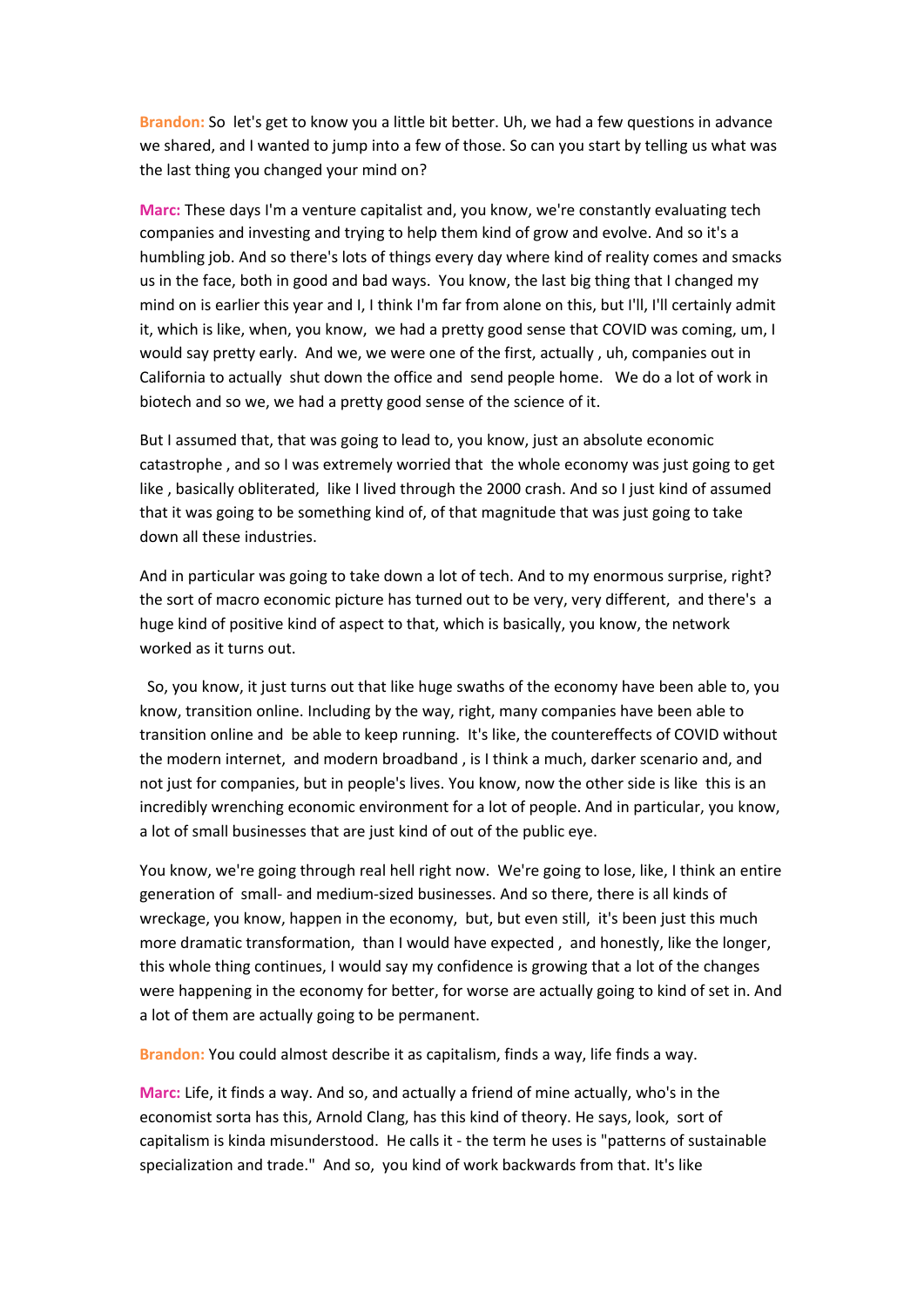specialization, a trader, the two ways that kind of markets work specialization, is we, we each choose kind of the thing that we're best at doing and then trade, we trade with other people to increase wealth and value in the economy.

And that's kind of the basis of, a market economy. And then, there's the sustainable part, which is , okay, how do those things kind of last over time? And then there's the patterns part, which is , they're just constantly shifting. , and so I think this is a pretty fundamental reset to a lot of our old assumptions.

And like I said,, this is not like necessarily either an optimistic or pessimistic statement. it's basically just a statement of , this is probably the single biggest economic change, like permanent economic change that any of us will ever live through. , and we're just, I think still at the very beginning of imagining what the consequences of this are going to be

**Brandon:** Wow. That was a lot to unpack,

**Marc:** Yeah. Sorry, sorry. . And it's like the biggest topic of the world right now. Right? It's the biggest topic in the world. Not because economics is the most important thing it's because all of the implications of this all bear directly on, everybody's actual, day-to-day lives, right?

#### **Last Cool Thing** [00:05:32]

**Brandon:** We're all affected by this in inescapable ways. So continuing to get to know you, maybe let's, let's go to a lighter topic quickly. What was the last cool thing you came across that was worth sharing with our audience.

**Marc:** Yeah, so, you know, a couple of things. I would say I'm a partisan I've been involved in Facebook for a long time. So this is gonna, this runs the risk of sounding like a commercial, but I genuinely love the product so much. The new Oculus quest, which is called the Quest 2, which is the first big upgrade after the original release, for anybody who hasn't tried VR yet , yeah, , I think it's just like an absolute blow away product . The dream of VR has been kind of pervasive in this, you know, in the industry for like 30 years now. Older listeners like me will remember that there were actually a lot of people talking about VR back in the eighties and we just couldn't get the technology to work.

But this, I think it's just a knockout. It's just amazing how good it is and so I think that's really great. What else? I don't know the other cool thing. I, you know, you'll either love it or hate it., Amazon just released this show called Utopia,, which is a remake of a British show.

That's one of my favorite TV shows of all time. You have to have the right sensibility for the show. It's a very spooky show and it's, it's actually set. I try not to spoil it, but it's a dark show and it's set in a world that's spookily, like, like the one we're living in right now and so if you have a sort of somewhat more darkly- inclined personality, or you like watching scary shows at midnight with the lights turned up, it's one I definitely, um, suggest otherwise, that might be one to skip.

**Brandon:** That sounds like good viewing when Halloween's coming up in a few days.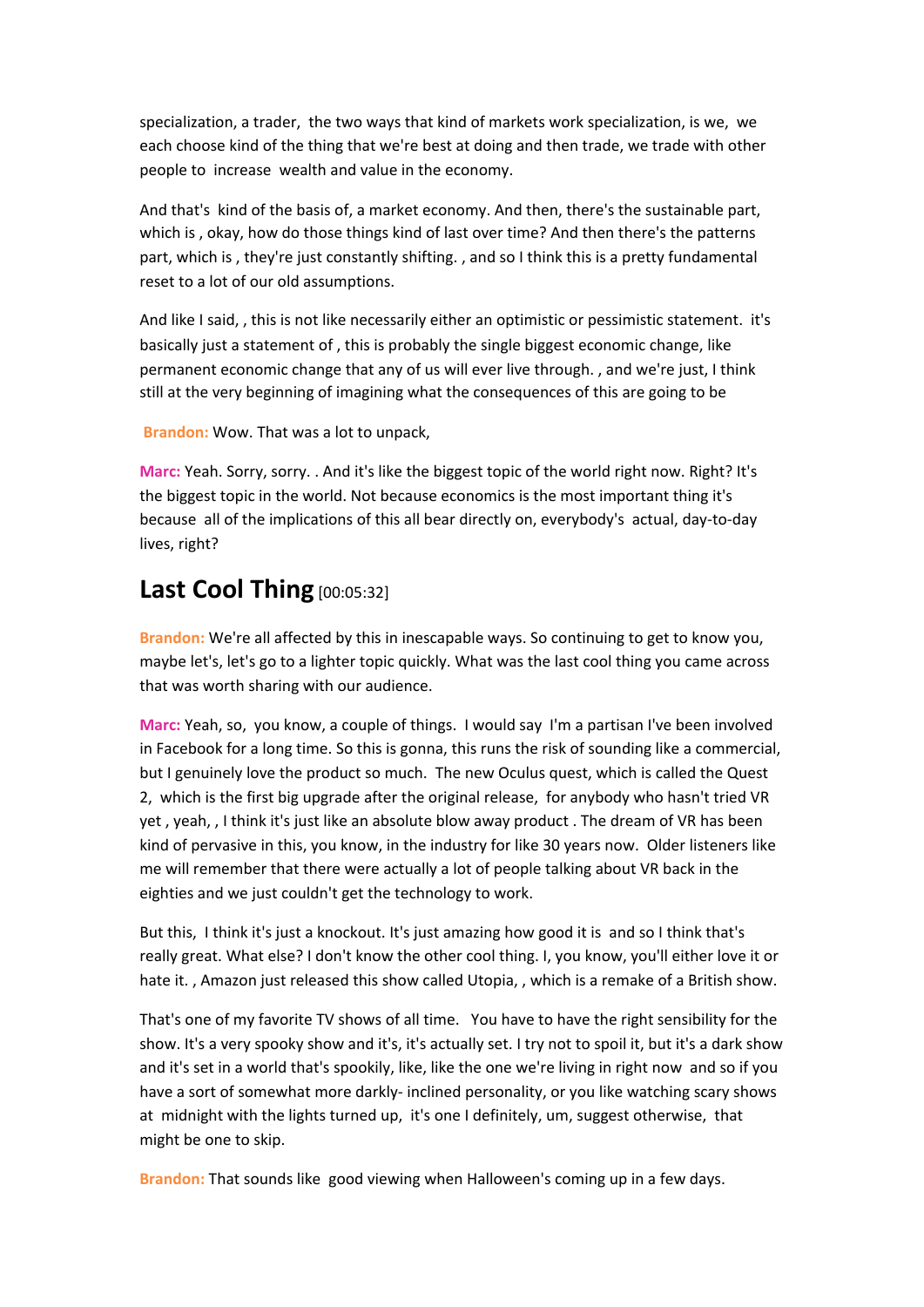**Marc:** Yep. It's written by this woman, Gillian Flynn. Who's probably best known for Gone Girl, both the novel and the movie, and she's just, she's this amazing, amazing creative, force now in the industry. And part of what makes her just so great as she's just like, absolutely uncompromising, like she doesn't flinch on anything and, she loves, she loves writing dark, , including these very dark female, very dark and powerful female characters. So for people who like that kind of thing.

**Derick:** That sounds amazing. That's right up my alley. I got married on Halloween. So now, we're definitely going to be watching that show.

**Brandon:** Can't miss that anniversary. So one other question, Marc, in the, getting to know you section, what question do you like to be asked?

**Marc:** Yeah. I really like, you know, we, we spend all of our time trying to think about the future. Right. And so we're basically always in search of some, you know, surprise. The interesting things are always kind of surprises. Like basically new information is always a surprise.

So, you know, big question we always ask ourselves a lot is like, what are the unexpected things that are going really well? We also use a, you know, Peter Thiel has this concept in his book. He talks about the concept of the secret, which is basically like, what are the things that you either know or believe that either other people don't know, or even if other people know them, they're just like flat out don't believe them, and so what secret knowledge do you hold?

Uh, just nominate a final one, which was like, you know, who's the most interesting person, you know? Right. And like, what are they working on? And like, you know, you can be crazy or not crazy or whatever, but we're in a culture where it's like, we, we very much like prize, like normality and stability, like for a lot of good and valid reasons , and I'm always interested in the other side of that, I would say rank ordering by interestingness. Um, or, or even, you know, variants or even the sort of, uh, financial kind of concept of volatility, like , look to the edges, look to the fringes of where the really crazy stuff is happening and, you know, the really crazy stuff, it's crazy. It generally doesn't work, but it is where , all the other good ideas are as well. So that's the other one I liked.

**Brandon:** Yeah, it's where the opportunity might lie, but you don't know yet. And figuring out is pretty exciting.

**Marc:** Yep. That's right.

## **Time To Build** [00:08:35]

**Brandon:** Great. Well, let's dive right into it. So April 18th, 2020, you released an essay called Time to Build - what is "Time to Build?"

**Marc:** Yeah. So it's, I would say there was a sort of a specific point-in-time thing, which is I had, I read a, Wall Street Journal story, I think, where the COVID had hit New York city and right, in retrospect, just like, it's not almost unbelievable how this played out, because like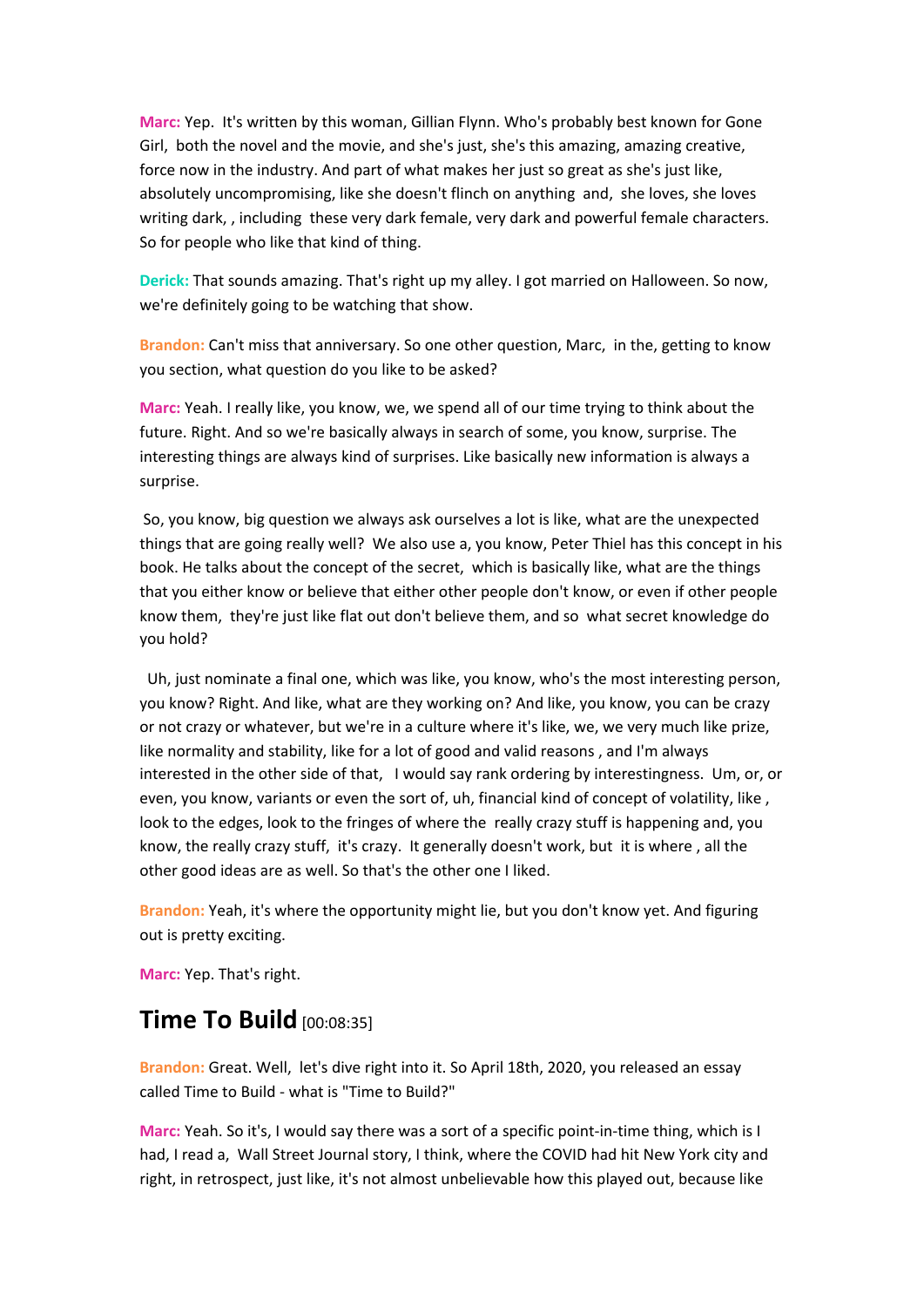literally the public health officials in, in, in New York city, like in March, we're telling everybody not to worry about COVID and like go out and have fun and like go to all these big outdoor events and all these parties and celebrations, and I forget what it was, but they're basically being like local boosters and like, don't worry about this Chinese virus . and then COVID hit New York city, it hit like, like a sledgehammer.

Right. You had lots of media coverage, but I had all these friends in New York were just like these horror stories, right. Or their friends and neighbors and people getting COVID and all this stuff. And so it was just like this, this massive kind of blow. And then I read this Wall Street Journal story where because they were behind the eight ball, they didn't use the time they had to prepare.

The local hospitals were running out of personal protective equipment, masks and gloves and gowns and surgical gowns for treating patients. And so they put out a public call. They asked people in New York city to donate their rain ponchos to local hospitals to be used basically as a substitute for surgical gowns to keep healthcare workers safe. And I just like, it's one of those moments where like, are you effing kidding me? Like seriously, the United States of America, 200 years into the industrial revolution in 2020 and like we're using rain ponchos in hospitals, like. Honestly, and that was just like a micro example of just this one broad based thing, which is, surgical masks, like all these other things. It's just like, what on Earth? Or even tilting up new, like a hospital, that was at the time where there was like this huge basically sudden like panic of where they're gonna be enough hospital beds, ICU beds, ventilators, like all these things.

And, you know, there were, there were other countries that have gotten in front of it. Right. These are all global markets. And so there were other countries that had kind of bought up a lot of supplies. And then there was this like mad race, by all 50 governors in the US to try to, like, they're basically competing with each other to buy up the remaining supplies, that kind of spiraling prices.

It's just kind of like what, what on Earth, what have we done?... that we've gotten into a state where we would have, where we literally could not dial up, gowns and masks, like on demand. You know, Elon Musk has this great metaphor he uses, he calls the Tesla factories. He calls them the alien dreadnoughts , which is basically these giant, you know, his vision of like these giant, totally automated, incredibly flexible factories that can build all kinds of stuff. And you know, this is an idea that goes back to Henry Ford. Ford Motor Company, one of the things that made Ford Motor Company great, in like the twenties and thirties, they have this factory called River Rouge , in Michigan where they literally have the factory where they can take in, rubber and steel, on one end of the factory.

And they could emit a model T car on the other end of the factory. And it was like this totally integrated end to end thing. The good news is we have this just like extraordinary global supply chain with all this incredible flexibility all around the world where things are getting built everywhere.

You know, the iPhone has parts from all over the world. The bad news is we can't literally make stuff if if like, we have to. It was sort of that level of frustration and it just, I try to kind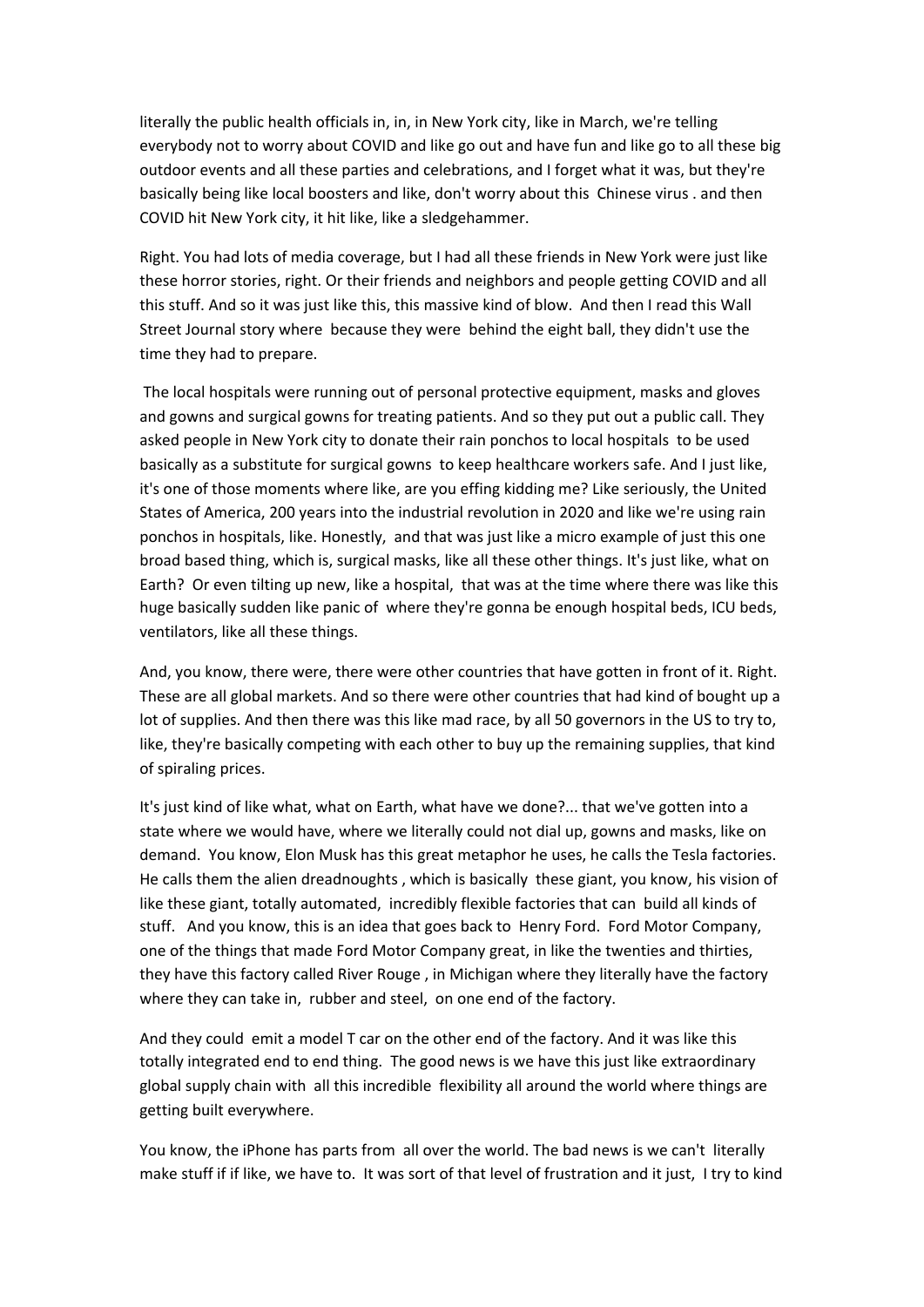of, up-level it, just kind of say, look like , there's also something societally that's going on, which basically is , over the last, 40, 50, 60 years, the perception is that we've been in an area of kind of onrushing technological change. Right. But the economic statistics actually don't support that. And if you look at the economic statistics, the economists have a way of measuring the rate of technological transformation of the economy, kind of dynamism or disruption of the economy and its productivity growth is the concept. And productivity growth over the last 50 years has not been accelerating. It's actually been slowing. The rate of job creation and destruction hasn't been accelerating has been slowing the rate of actual company creation actually has not been accelerating. It's been slowing.

There's also the perception that the number of jobs that you'll have in your life keeps increasing right. There's level of individual job turnover keeps increasing and that's not true. It's actually slowing. The economy over the last 40 or 50 years broadly in the US has just kind of been winding down.

I mean, it's been growing, but it's been winding down in terms of dynamism. In the tech sectors, obviously there's lots of change, but the tech sectors are not the big sectors, right? The big sectors are healthcare, education, housing government, right? the law, national defense, civil service, some kind of civil services are, like most of the economy, , and whatever's happening in tech sectors is causing them to kind of leap forward and change a lot, the opposite is happening in all those, other sectors, and those are the really big sectors.

And so we we've somehow become comfortable with a, basically a macro environment in which we actually want to reduce the rate of change. Some people use the term, vetocracy for this, which basically is like, think about how many people have the right to veto something new.

#### **Vetocracy and a Crisis Moment [00:12:38]**

Think about how many people have the right to veto, for example, building new housing in a major city. And it turns out it's a very long list of people who have that veto power. That didn't used to be the case, but it's the case now. There has to be a better way to think about this. And that's what I tried to write down.

**Brandon:** And you brought up two industries there, housing and healthcare that were immediately, or within a few months, pretty massively changed by the global pandemic. So almost in a sense they had to change. And so they started to change, but you're saying they're not changing enough and they're not in a position to change enough.

**Marc:** Yeah. So there were some big opportunities. This is part of the, and again, I want to stress, like I, you know, I am a hundred percent aware , there's a huge amount of downside , y'know, as I said, , kind of business destruction and, a lot of people are having a very tough time through this . Both those fields, like, there's the opportunity here for both healthcare and housing to get much better in the US and I just, I want to put it in context, I'm going to make statements that are going to sound optimistic in kind of a very bad time, but I just want to qualify that it's in that context.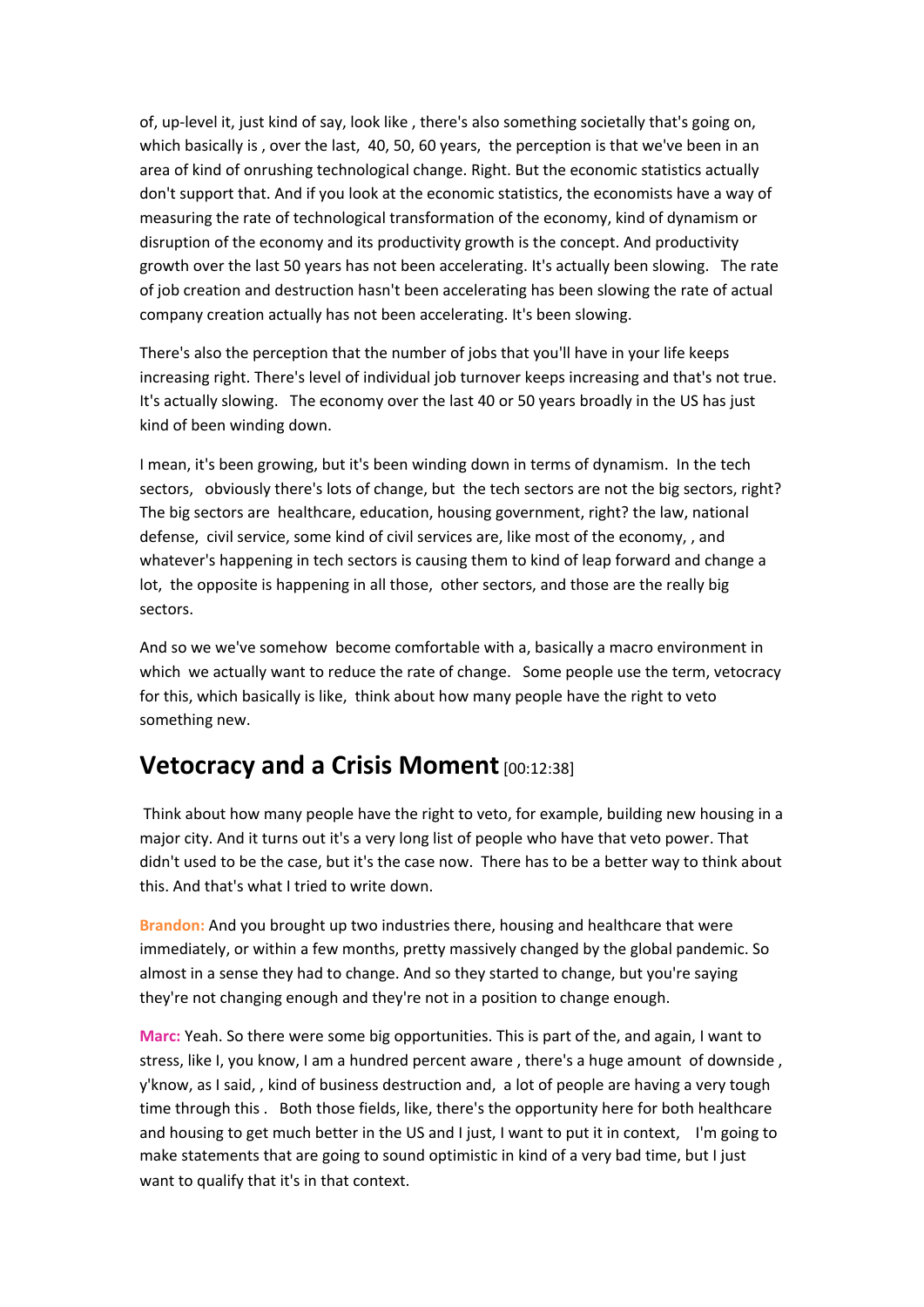But look, there are big opportunities - one of the things you get, Rahm Emanuel used to be the mayor of Chicago has, a expression. He always uses it. He says , in politics, he says a crisis is a terrible thing to waste. If you have a system that basically can't change in normal times, then the crisis moment is precisely when you can start to actually rethink things , and you can maybe think about doing things better. So healthcare is like the big obvious one, the, the most traumatic things happened this year in healthcare, in terms of structural change, , is that the government, did an emergency authorization, and for the first time, the government healthcare programs like Medicare, now reimburse for telehealth. Right. And think about that for a second, right, we've had the internet since, like 1995 . We're like 25 years in, we've had broadband now for , coming on 20 years, we've had the iPhone for like 15 years.

And as of, March of this year, as of March of 2020, If you're on Medicare, you could get reimbursed for in-person doctor visit, but you still couldn't get reimbursed for a telehealth visit. Right - a remote video call from a doctor. That's a great example of "wouldn't you have thought that that would have made sense by now", but the vetocracy basically , kept that from happening.

**Brandon:** Wouldn't that be in everyone's interest sort of thing.

**Marc:** Yeah, exactly. It's exactly right. It's like, everybody's worried about like healthcare costs are like a sixth of the American economy and growing right. And left unchecked are gonna end up being a third of the American economy and a half of the American economy. Right. Nobody wants to pay for it.

And so it's all these like political tensions and issues. And so it's like, how about the microeconomic discussion of like, how about we make healthcare cheaper, better, right. Like how about that? Right. And for some reason that's not the normal conversation, but it all of a sudden became the conversation.

And then of course the pandemic made that like, Oh, well of course, like we don't want people to come to the hospital. We don't want to bring, you know, coming to the hospital and getting COVID in the hospital. So like, obviously we want them staying home. That's the kind of thing where it's like, okay, that was like a fairly simple act by the government that could have been done at any point in the past, but it wasn't, but did just happen. If that sticks, which I would, you know, I would assume it'll stick. I hope it'll stick well maybe most healthcare should be done that way. Maybe most of it should be tele-health and then you start to say, well, what about like all the data gathering, right?

You know, you go in for your checkup and they do the blood pressure and this and that, and it's like, maybe all these remote sensors, maybe everybody should have a fitness band. The phone has a super high resolution camera now, maybe that's good enough to do the eye exam. Right. And, you know, just like, hold the phone up and so let's rethink what it takes to actually put consumer medical grade, but consumer-price sensors in consumer's hands to be able to do all the stuff that have to do in the office.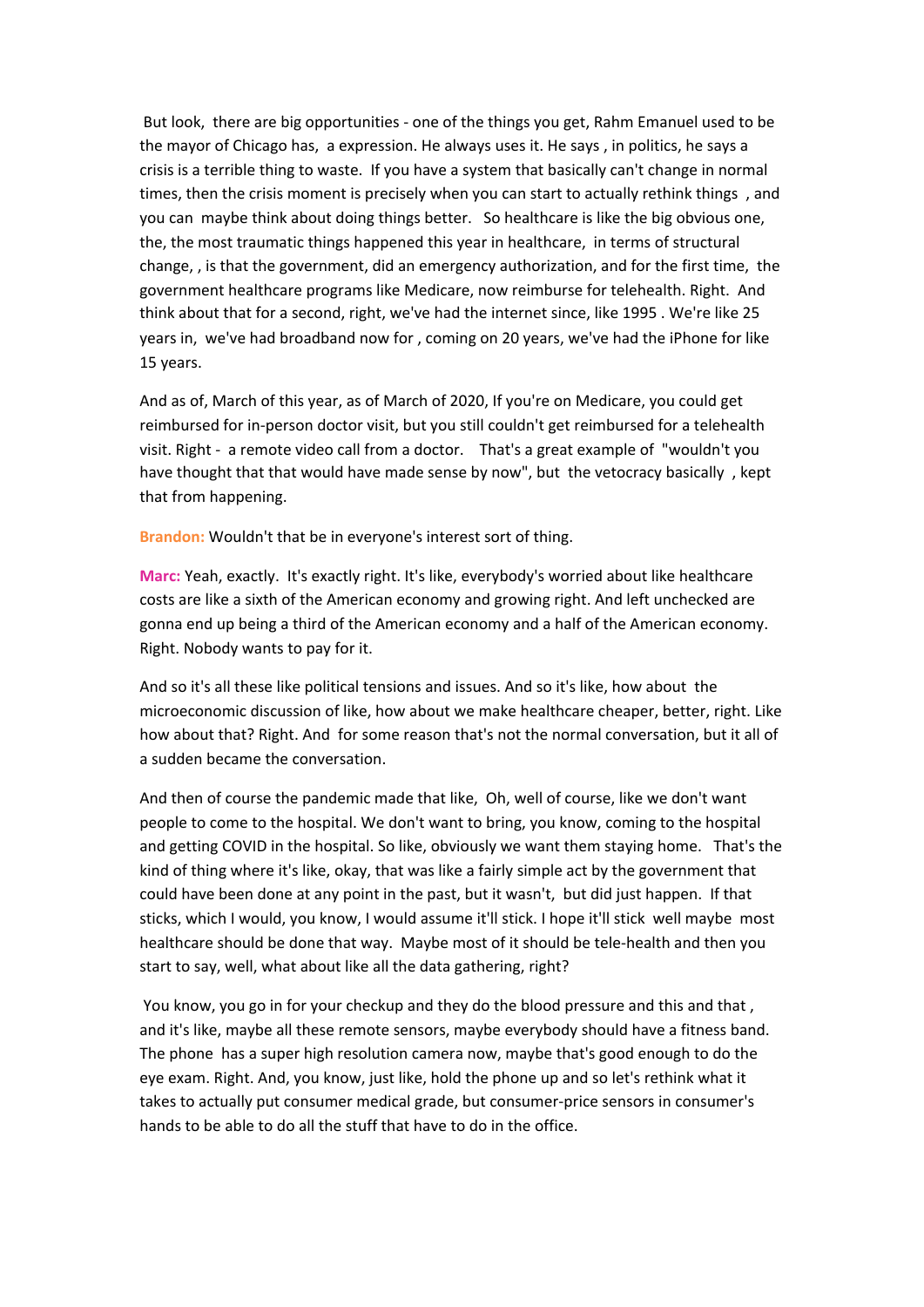I mean, even EKG's you can do at home or whatever. But like, anything short of something surgical, you ought to be able to get the sensors into people's hands. You know, the new, uh, was it the new Apple watch, does blood pressure optically. I think that's right, and then, you know, everybody in the country has now learned about pulse oximeters, you know, those are consumer grade, cause those are used in sports and so forth. Let's start thinking fresh . about this. Maybe we can provide a better level of service, a much cheaper price, much more convenient.

## **Building New Housing?** [00:16:02]

And then the housing thing is a whole topic by itself, this whole shift to remote work, for blue collar work, this whole shift for remote work has not gone well and for like production work like factories, obviously this has not gone well. , But for, for restaurants this has not going well, but for white collar work, you know, anything where you're working through a screen, including by the way, blue collar jobs where you're working through a screen, or lower skilled jobs, where you're working through a screen . This remote work thing has worked on much, much, much better than I think we all feared, early on. And it really raises this question of like, okay, you know, for basically all of recorded time , for like young people to have access to the most vital and interesting parts of the economy in whatever era they've had to move to a big city . And of course, then those big cities end up basically not building new housing. And then you get to the housing, you know, kind of these housing crises and all these big cities. Maybe like we can now finally decouple economic opportunity from geographic location, and we can make independent decisions of where to live and where to work.

Maybe there's all these places that would actually be much nicer places to live, that would be happy to have lots of new people coming and building housing. Maybe that's actually the lever to go after housing.

**Brandon:** And Marc, connecting that to the discussion we just had about healthcare. Imagine the Internet democratizing access to healthcare where no matter where you live, you get access to the same quality - that to me is a pretty exciting notion.

**Marc:** Yeah, that's right. That's exactly right. Well, and by the way, on the supply side also, which is like, how about doctors? how about doctors and nurses can live wherever they want, right. And a psychologists and like everybody else and therapists and, on and on and on.

I've been involved for a long time at Stanford hospital out here, you know, a big issue with Stanford Hospital is, they hire nurses who move from, you know, like, let's say a normal place, they're moving from Kentucky or something. You know, and we've just moved to the Bay area and they have to, they get a raise and get paid more, but like, they take a massive step down in quality of living. And so like the more of the supply side you could move out, then you could make the providers lives better also. And of course this is not true of everything. Ultimately people are gonna need to get in person for certain classes of things,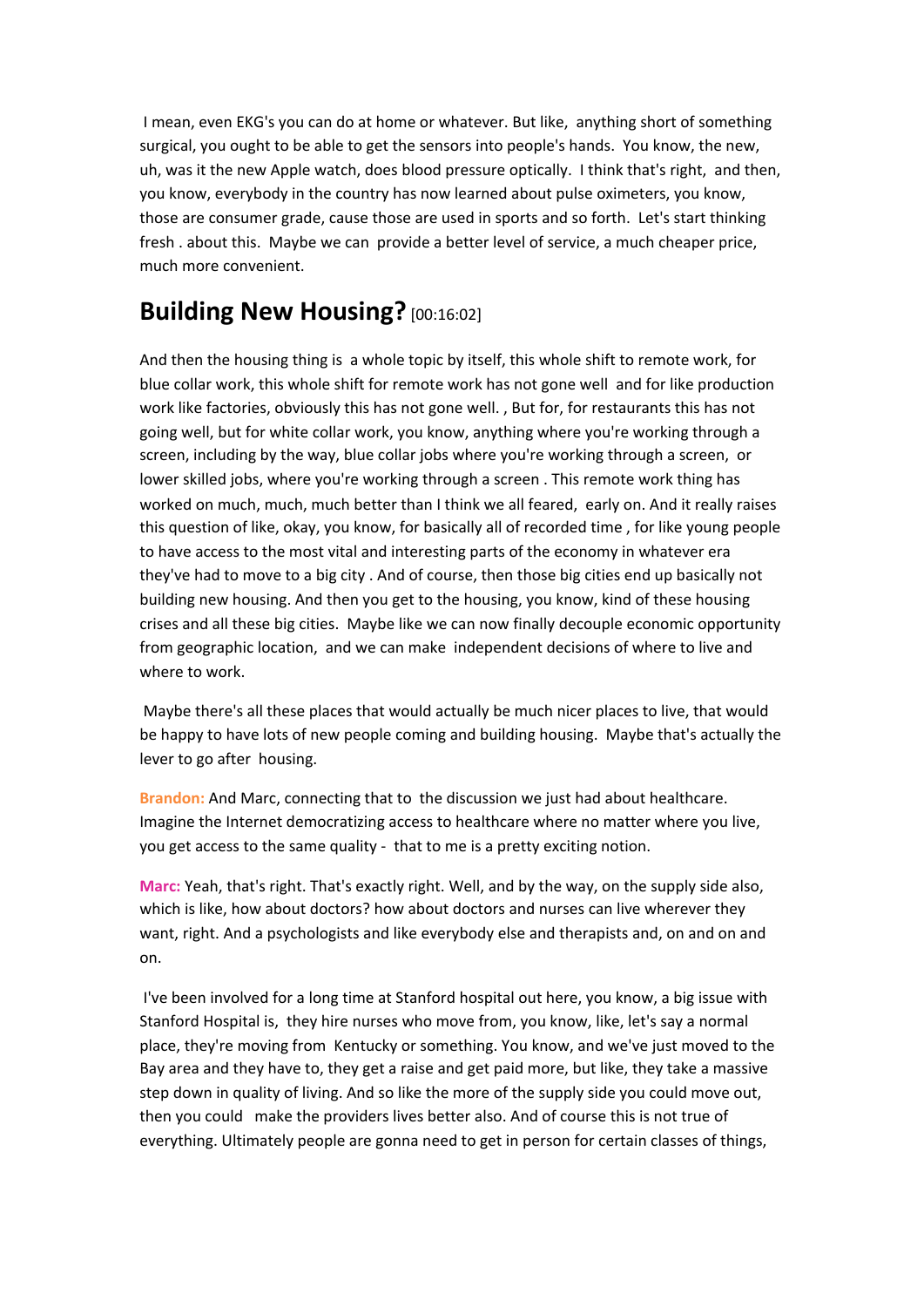but, a lot of this could be segmented out and virtually, and be provided over the network. Hopefully now it just seems like a no-brainer that this is the kind of thing we should do.

## **Education** [00:17:50]

**Derick:** It seems like there's a direct parallel here to education. And I want to point out that, it seems like education might even be just one half-step or a step ahead of healthcare, because we have all these on-demand like Udemi, and, and all these on-demand, uh, Khan Academy, those kinds of things already. Can you talk a little bit about how we might transform or how it's time to build, for education?

**Marc:** Yeah. A hundred percent. With education, right? You want to separate K through 12 and college because they're very different dynamics, but there's going to be dramatic change for both. So K through 12, right? The challenge for K through 12, as a K through 12 in the US is a monopoly, right? It's like, it's literally government-run monopoly. They're called public schools, they're government schools. The bad news is that's the overall system, there's a small number of private schools, they're very expensive. There's a small number of charter schools there. People are constantly trying to shut them down. One just like amazing thing that's happening right now is , by the time your kids are school aged, you don't really have a sense as a parent of what your kids are doing at school, and you get these weird fragmentary reports. Now all of a sudden, all these schools are doing remote learning, even if you know , none of them wanted to, but now they're doing it because they have to, You know, a lot of parents are now seeing what their kids are actually being taught. And what's actually being said and what that curriculum actually is and how well the experience actually goes. There's a lot of parents that are like, Ooh, like this is not, this is not quite what I thought. I'm not sure what I think of this. It's this like really complex kind of multidimensional question of what happens. K through 12 also plays like this very important, like sort of daycare role where, a lot of kids need a place to go during the day because the parents have to work. And so it's not like everybody's just going to switch to kids staying home all day.

Like that's, that's not the right answer, but I think, there's a crack in the door to be able to kind of revisit some of the fundamental assumptions about what K through 12 education actually is and what it should be and what kinds of new choices should exist. Um, so, so that's one.

# **Rethinking College** [00:19:29]

And then college is like super-interesting cause colleges, it's not a totally free market, but it's a more, more of a free market with certainly more choice and more competition.

it's like college is a bundle. And so you got to kind of think about it as a, bundle of like the admission process, the quote, unquote actual education, the graduation process, but then there's also housing, then also there's like the social scene. And then there's a bunch of other things. So there's, there's this kind of aggregation kind of thing. You start to deconstruct it at some point, but then there's this other thing, which is like colleges,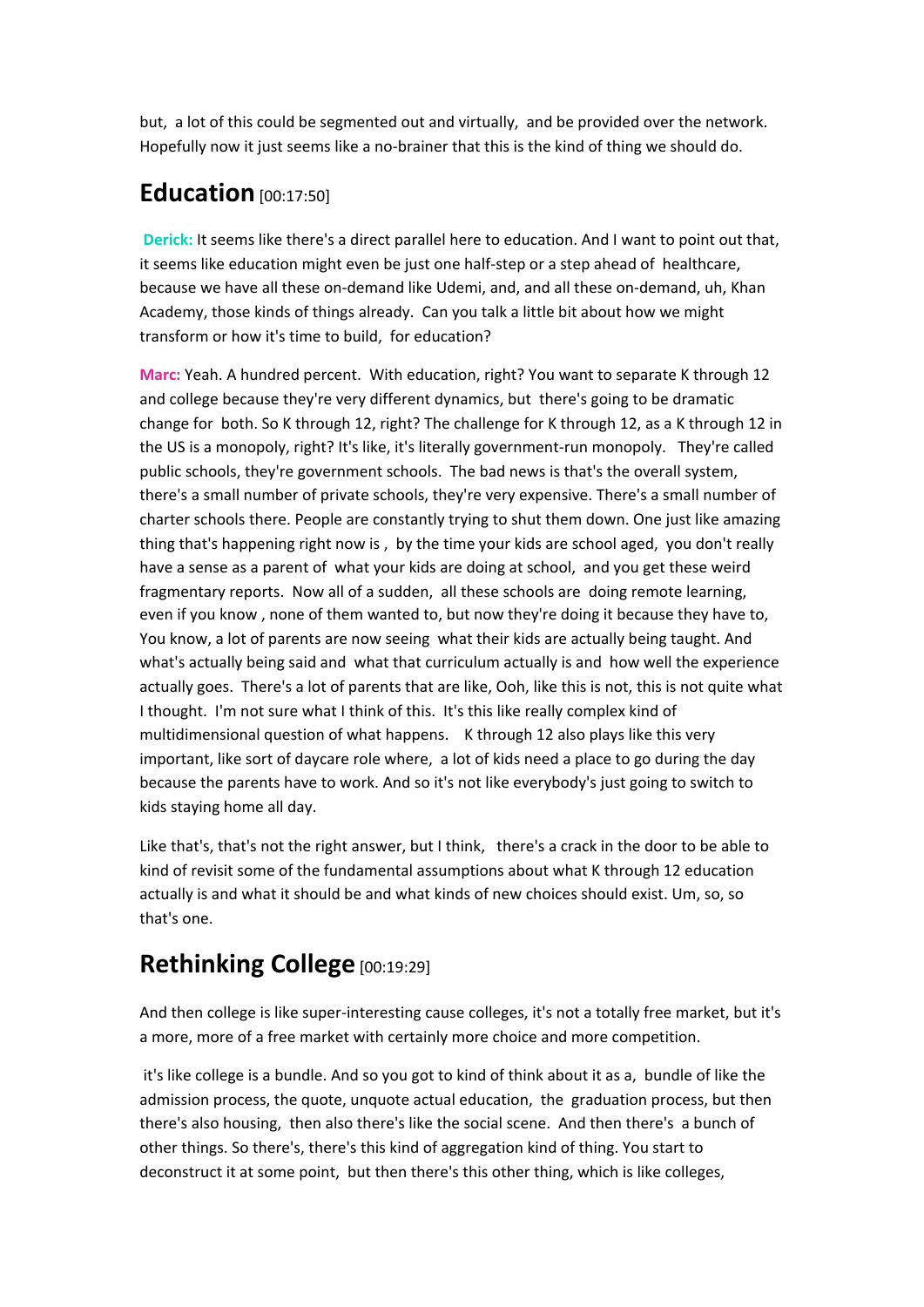colleges in US are a cartel, like they're economically structured as a cartel and their structure as a cartel is a consequence of what's called accreditation, which basically provides access to federal student lending.

And so they're, they're all kind of on this drug , student loans, and then they've all like massively bloated their costs over the last 20 or 30 years, their administrative costs have skyrocketed, it's like the same education in most places, but like with this just huge new number of administrators are in all these kinds of programs, athletic programs So it's this massive cost bloat. Um, and, and the cost bloat's been fine cause they can use federal student lending money to basically make up for that, which is why kids end up at all this with all this debt. Is that really like the train that we want to be on? Like, is this system actually working? Is this money actually worth it? Does it make sense to try to think about un-bundling this?

Basically like the thing that actually keeps colleges in business, like a lot of colleges in business, is either international students or out-of-state students, uh, paying full freight, um, and you know, for a variety of reasons, the number of international students in the US is way down.

Some of that's COVID some of that's, you know, political , So people may or may not agree with it, but the number of immigrant students has like crashed really hard. And then, are people going to pay out of state to go to a campus? Cause they're only going to be on video .

And so like, how many of the, whatever 3000 colleges in the US are actually going to survive the next five years? I think is an open question. There will be a lot of pressure for the government to bail them out, but should the government bail them out or is the time to build - is it time to think new in terms of what kind of post-secondary education should actually be.

Um, which was, you know what I would suggest.

**Brandon:** And for these potentially remote- first industries, we just talked about healthcare, education whether primary, secondary, white collar work - do you feel like we have the connectivity infrastructure that we need to fully support that now and going forward?

## **"Reverse Field of Dreams" - and Net Neutrality** [00:21:29]

**Marc:** Yeah, so, well, we don't, but we will. I've always been a believer and I actually acted on these beliefs. So I'll tell the story quickly. I'm a believer that basically, network infrastructure, it's reverse of field of dreams. You actually want people in some level of pain, it's basically as demand driven not supply driven. You basically want, want people to experience what it means to rely on this and to have it not be quite good enough because that immediately motivates people to put the money and effort and energy into fundamental upgrades. This by the way, this is why I've always been opposed to net neutrality, which is a separate topic we can talk about. But, um, so I'll just give you an example , played out, kind of in my career. We released the Mosaic browser in '92 and we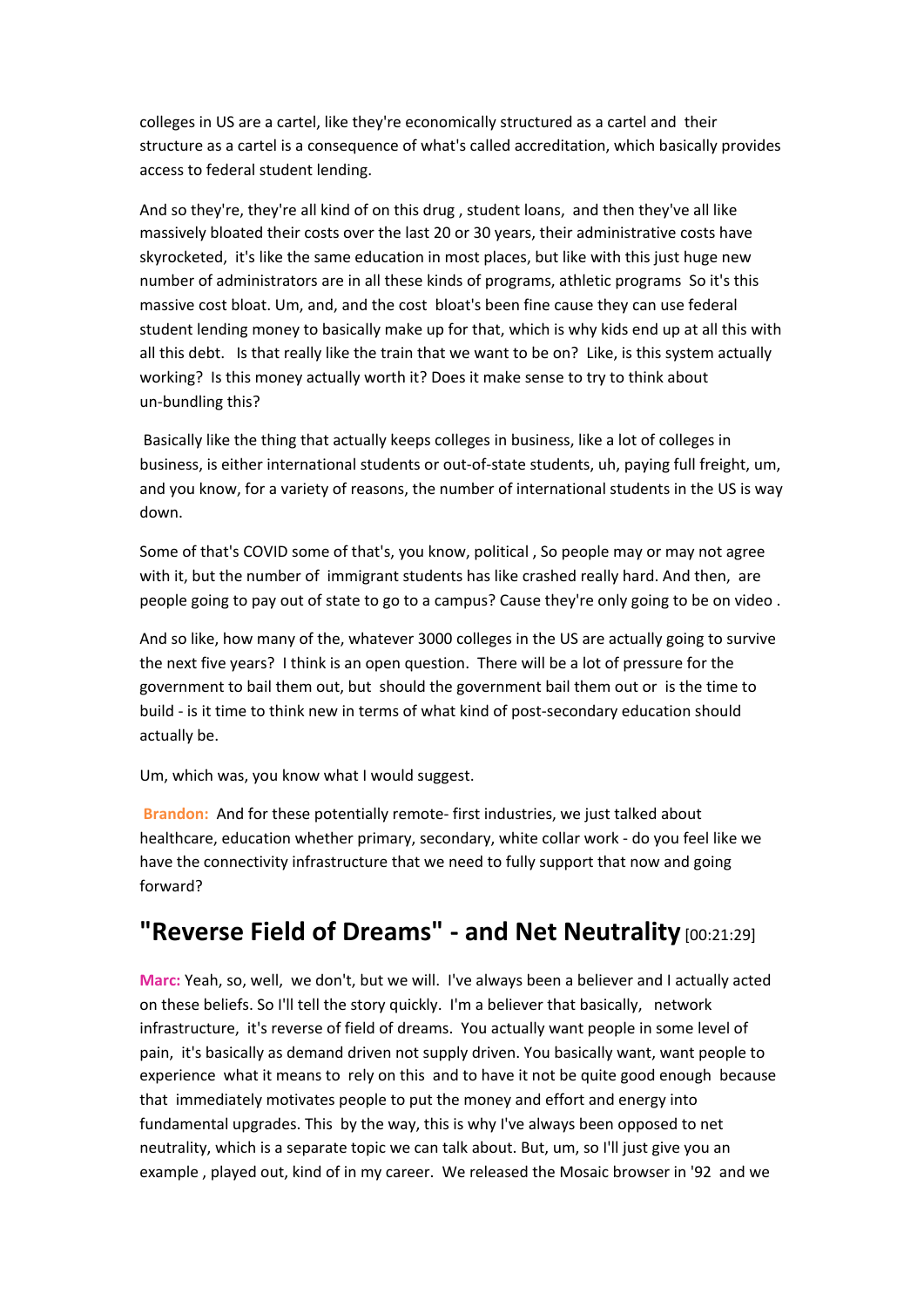just got intense criticism at the time from networking professionals basically saying , this is the most under-optimizing, networking application we've ever seen. If you look at the networking code in like Mosaic or Netscape and nineties, you just look at like the, basically like the whole structure of HTTP, how the protocol works. You know, we were opening sockets and shutting them down on every object load. All of our protocols were text-based, they had all these round trips.

**Brandon:** Why are you congesting all of our pipes? And then video ...

**Marc:** Yeah, exactly, actually a funny kind of side story is, Sun Microsystems at the time was one of the leading providers of all the infrastructure that actually powered these networks.

You know, they created like, you know, NFS file systems and all this stuff. Um, actually outlawed the use of browsers, um, on the Sun network . In 1993, they told other employees you're no longer allowed to use , and it was literally because it was overwhelming their WAN.

And then there was like an engineering revolt, where they were like, are you out of your mind? This is like the app of the future, like we have to be on this thing . And then they tried implementing a surcharge. They tried doing an internal departmental-level charge of \$50 per user, per month , to support the network upgrade.

And then finally, everybody kind of realized they just going to have to plow a lot more money in their network. , Anyway, the point is like, it was, it was driven by the obvious need, it was driven by the demand side. Whenever people are complaining that their video call is like bulky or whatever, it's, Oh, good what an excellent reason, to like increase spend on network infrastructure. So I think this is one of those periods. Like We're going to get just like massive, massive investment across the board.

And then by the way, I would also say I'm one of the few people in tech who's been kind of anti net neutrality the whole time on the policy side .

My whole basis for being anti-net-neutrality is because I want to incent as much investment as possible in the networks. Um, and having a little bit more subtlety to the policies where those incentives line up better for more investment, I think it makes more sense.

I think that's actually working, uh, you know, the investment in networks and, and performance in networks is, has increased since, uh, since net neutrality was, was whatever revoked or whatever, not it's not repealed. that's actually playing out pretty well. We're in for, you know, we're in for a decade of I think dramatic investment in expansion of network and capabilities, kind of everywhere.

**Brandon:** So you're saying in the absence of policy changes, you think capitalism and the demand we've got right now for increased connectivity is going to take care of it, that it's going to happen.

**Marc:** It's complicated, right? It's I mean, these are complicated topics and you get into public right of-way stuff. You know, there's always practical issues, but generally, yes . If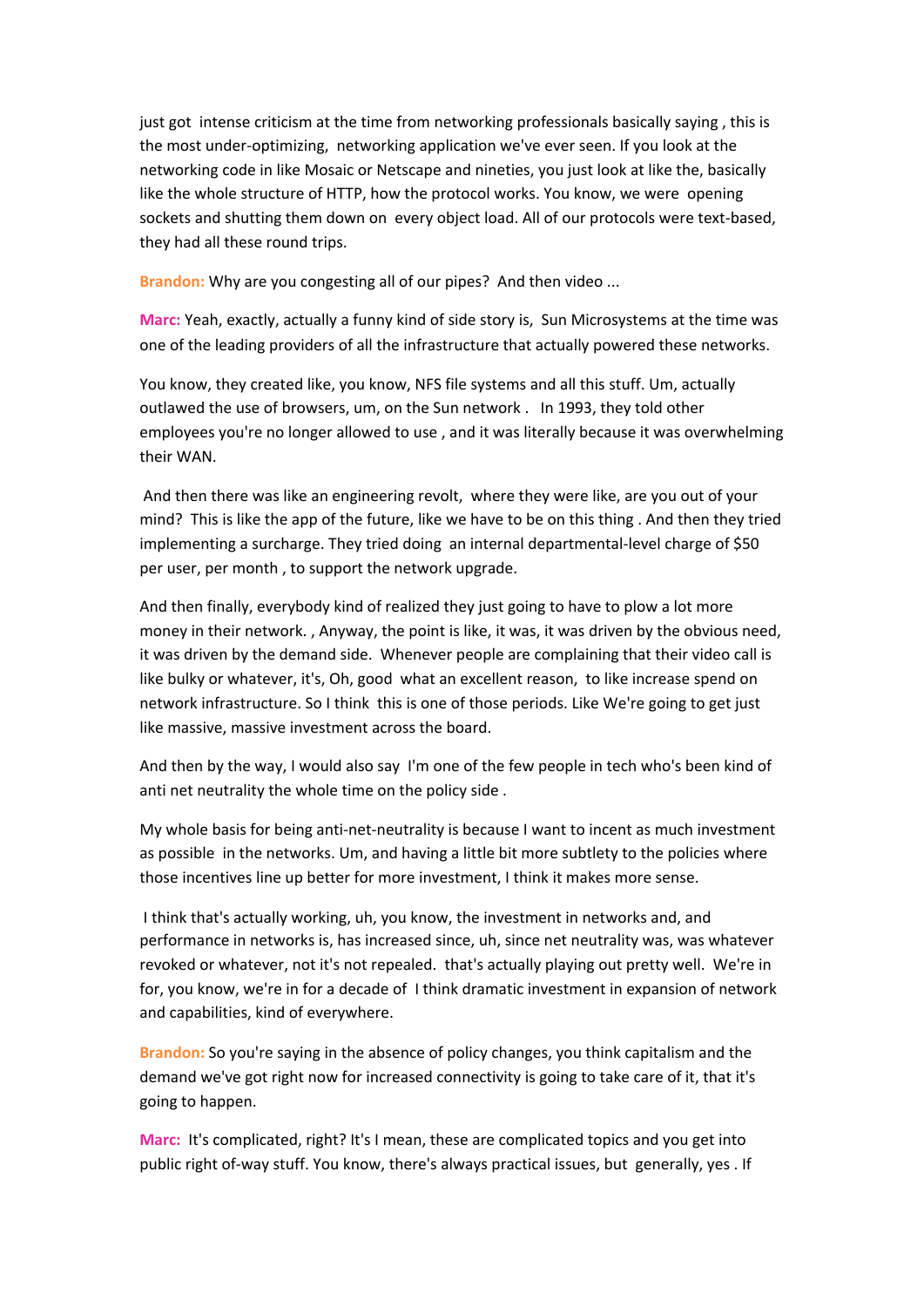people didn't already understand how central these networks are to how people live, like they really do now, um, in a, in a very tangible way, and so I think a lot of people are going to, I could really understand that, really take heart.

**A Consumer Shift** [00:24:15] And then look, the other thing is like there was already a consumer shift, happening.

One of the things we think about a lot is like basically the pie chart of consumer spending. Right. Consumer budgets. Just like the simple fact is like every year, a higher and higher percentage of consumer spending goes into virtual services, of one kind or another.

It's sort of obvious, right? You used to buy CDs. Now you subscribe to Spotify, you used to buy DVDs, now you subscribe to Netflix, you know, kind of dot, dot, dot, dot. That makes sense that is the way the economy should go. It's better on the other side when things go digital and when things go to the network, and so this is going to be another, just, I think, dramatic expansion.

Consumers, I think will be paying something like three times as much for their internet service in 10 years and their bank today. I think they'll be getting , probably a hundred times the performance or something. And it'll be just like so much more central in their lives and that's all to the positive.

**Brandon:** Yeah. So we, we talked about challenges and opportunities they're creating in these times. One of the topics I want to switch to is what should we do next? Both societally as well as individually. It's an interesting time. We're headed right towards an election. It's going to have policy consequences just to put it mildly.

What can we, as individuals do , to build ?

# **People Respond to 'Time to Build'** [00:25:17]

**Marc:** Yeah. So the big thing I said in the essay, the big thing I'd underline is like, different people have very different views on what it means to have a society that's oriented towards building . Right-wing people kind of classically, right, have this view of it, unleash the market economy. Left wing view, have this view of basically like the government, should take charge and build things. A big thing I tried to do in the essay is kind of not take a political side. I mean, I've got my own personal political views, like everybody else, they just happened to be my views. And I'm in a society where people have lots of different views. And so I try to actually abstract away from any one of those positions and just say, look whatever your political views are - whatever side of this stuff, you're on - how about we just have the scorecard be output, like whatever the process is, whatever the policies are, how about we just score the results on like what gets built.

It's actually really funny. I got two really nice notes on the essay from diametrically opposed senior figures on both sides of the political spectrum in the US. Kevin McCarthy, who's the sort of leading house Republican Congressman, got all excited and had all of his other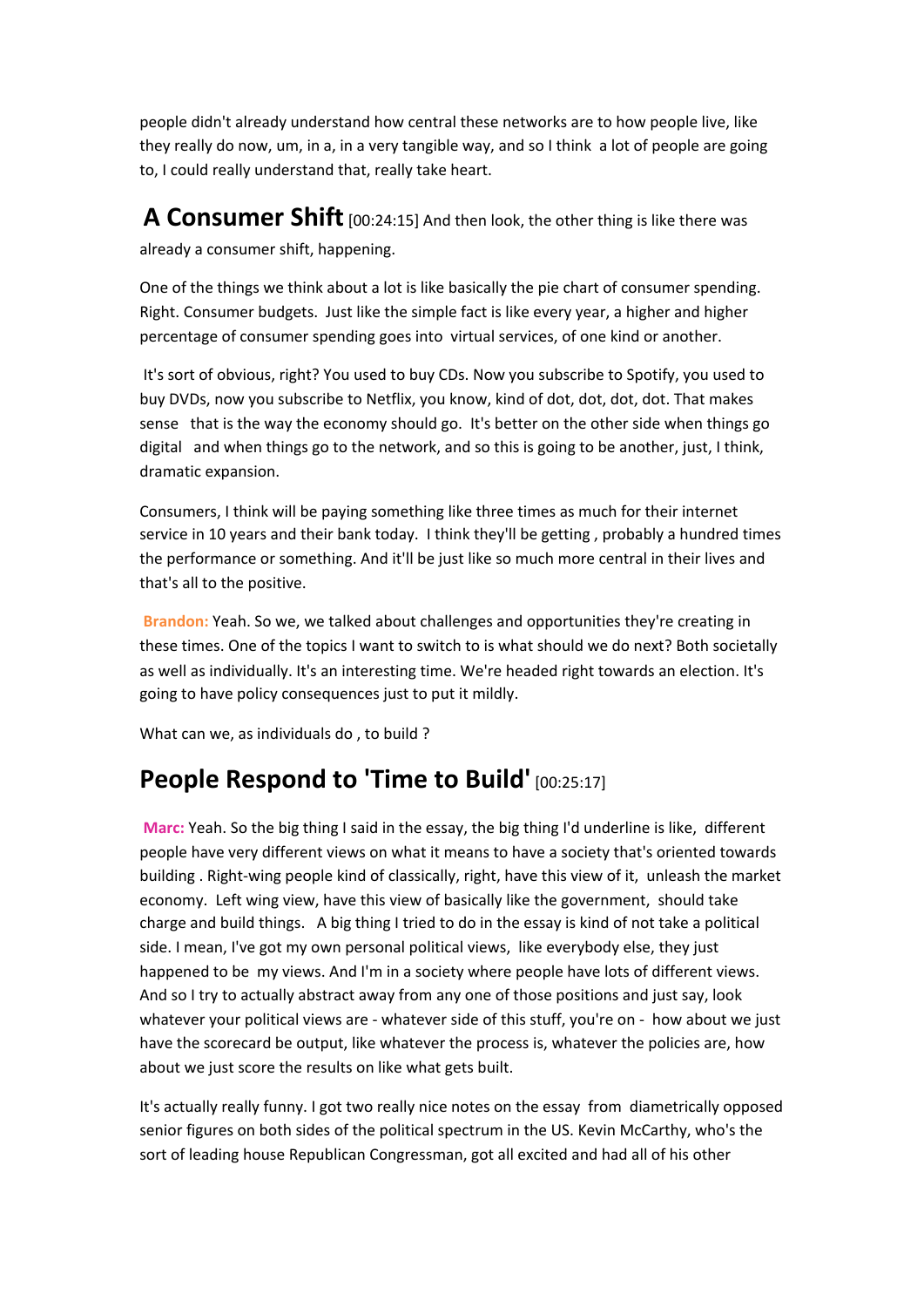Republican members of the house, read it and you know, then their, their view would be like, we need to make, you know, build more.

Um, I got also a nice note from the guy who funded AOC in her race for the House. Of course, he's like way on the kinda far left side of the politics and he was all excited. Cause it's like, the whole like agenda for like the sort of far left, basically should be like the government should like step up and do more and actually build more and like all these things. Regardless of how we get there, think of it in terms of like results as opposed to process .

And then look, I, I think the same thing applies in our lives. When should people feel like they're making like a fundamental contribution to kind of the advance of society, to kind of put it in aggressive terms?

There are two that I know for sure.

One is building things and then the other is taking care of people.

And then you just kind of wonder, like, at some point you want to ask the question, like if whatever you're doing in your life, career, job, you can't go home at the end of the day and say, Oh, I really helped. You know, I helped.

## **Building Things That Matter** [00:26:59]

These are all functions, at a company, right? So it's like, it's not just engineers - all the functions of the company that contribute to the ability for a company to be able to actually like produce new things in the world, like for me, that all fits under building.

And so, yeah, it's like, am I proud of what my company is building? Am I proud of the output? Am I proud of the tangible result or what my company is doing and my role in that. And if not like, I don't want to pick on individual professions, but like, we all know professions where that's probably not the case. And some of those professions are like highly respected in our economy right now. And maybe they shouldn't , be quite as much. Maybe we should like rethink what we respect and what we really appreciate.

The other side is, you know, taking care of people, which is, the other kind of fundamental side of it.

You know, I, I resist hard career coaching anybody cause you always kind of wonder if you're going to give people bad advice and ruin their lives. But, you know, when I talk to kids these days, I always try to shine a spotlight kind of on those two fundamental ways to make a contribution. And I think a society that was more oriented towards those two things in particular would probably be a society we we'd all be happier in.

**Derick:** Yeah, it seems like building stuff together is something that, uh, it's built into our DNA. Right. That's something that we're oriented to doing, and that we get immense satisfaction from.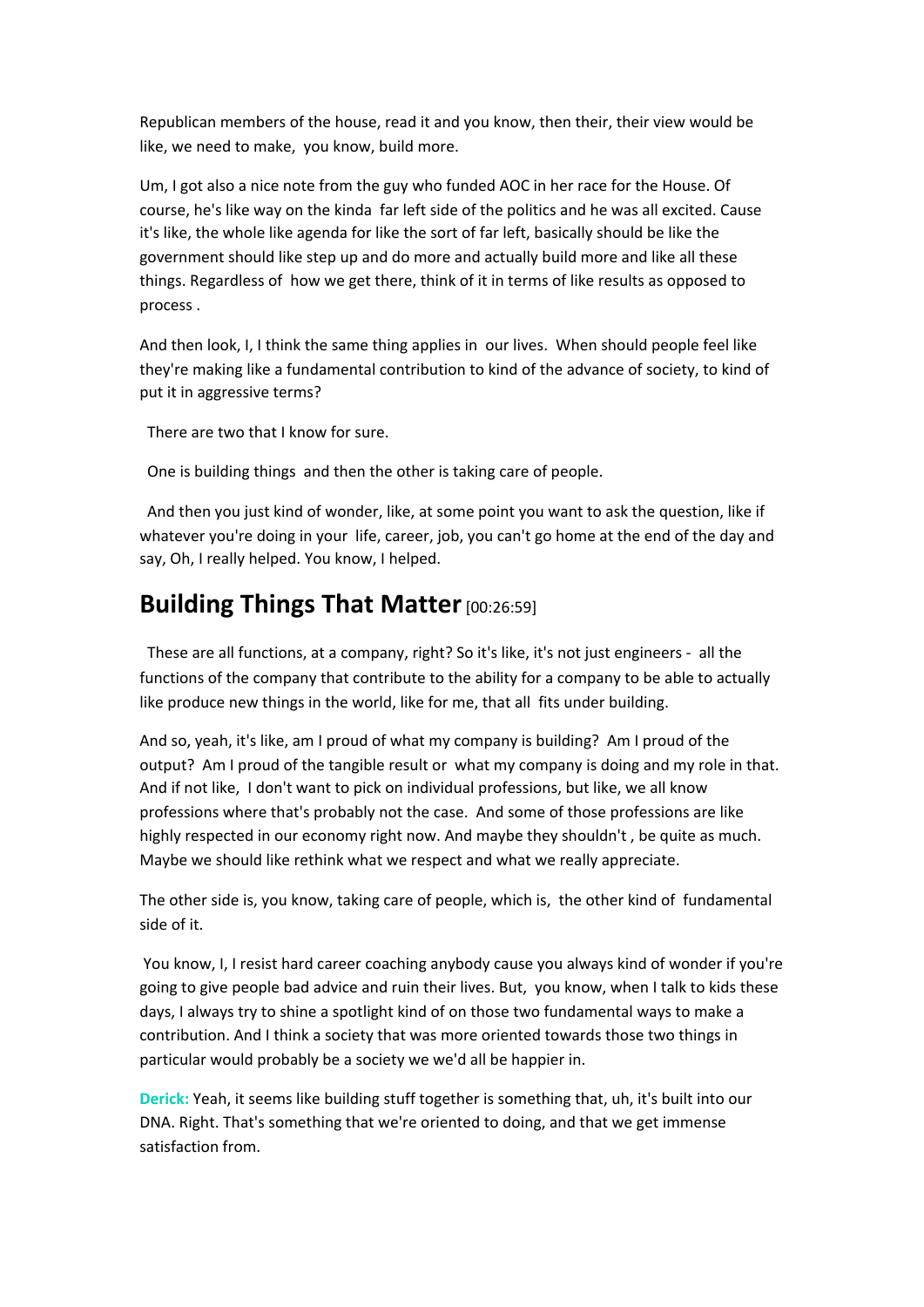**Brandon:** So in that note, I wanted to bring up, a question about consumption versus production, how we get motivated to do it. So this is the age in the history of the world where consumption is easier than it has ever been, because any content we'd ever want, it's available instantly from anywhere it's so immediately gratifying. How do we encourage the higher-frustration, but much higher- satisfaction world of production and making.

## **TheProteanSociety** [00:28:22]

**Marc:** Yeah, this is a really, obviously a key question in everybody's lives, including all of ours. So a friend of mine, um, Michael Malone is a great writer, has this, he has this concept. He came up with a while back. He calls me, he says we don't live in what he calls the Protean society. Basically what he means by that... it goes to your question. It basically means , if you just like, look at the history of the human race, you look through all of the evolutionary development of humanity, like - we basically live just in constant scarcity. Right. If you look at the historical record it's basically , most people for most of recorded history basically suffered from malnutrition.

We literally see it in like the , sort of the archeological record of like people's height and like other aspects of like, , signs of malnutrition. So Through most of recorded history, like there was this fundamental kind of issue, right. Are people going to have enough food to eat? Are they going to starve to death? Are their kids going to be stunted? Right. And then , even once we figured out agriculture, then it's like, you know, are we gonna be able to survive the winter? Are we going to be able to keep our kids alive? Is everybody gonna, you know, die from all these, all these diseases?

**Brandon:** Yeah, food production wasn't a choice.

**Marc:** Yeah. Yeah. Right. It's like, it was like the main thing and it's still fairly recent, right. Like generally speaking on a global basis, the good news is that overeating is now becoming a bigger problem for sure in the US but also actually globally and a lot of developing countries, uh, you know, there's still hunger in the world for sure. But there's not anywhere near the level of hunger there was 50 years ago. And a lot of places now actually have the opposite problem, too much food. Over time, we're solving the food problem, at least in theory solving the housing problem, at least in theory, solving the education problem.

Like a lot of the kind of basic requirements of life. Uh, you know, the market economy, does generate huge numbers of jobs. There's more jobs in the world today than ever before the system kinda develops economic opportunity for people.

So like, a lot of our basic fundamental requirements have gone from scarce to plentiful, right? But our genes, like our DNA, we're still wired for scarcity. That's like the basis of like, for example, the obesity epidemic. Nothing in our DNA suggests that there's a problem with overeating, right? Like why would there ever be a problem with overeating? In fact, like you actually want people to overeat during the summer and get a little, little fat because you know, it's going to be helpful to survive the winter when food is harder to come by. But , our genes never like had the concept of evolutionary, like adaptation to the big Mac or to the, like the fact that I can have a big Mac, like every day, or multiple times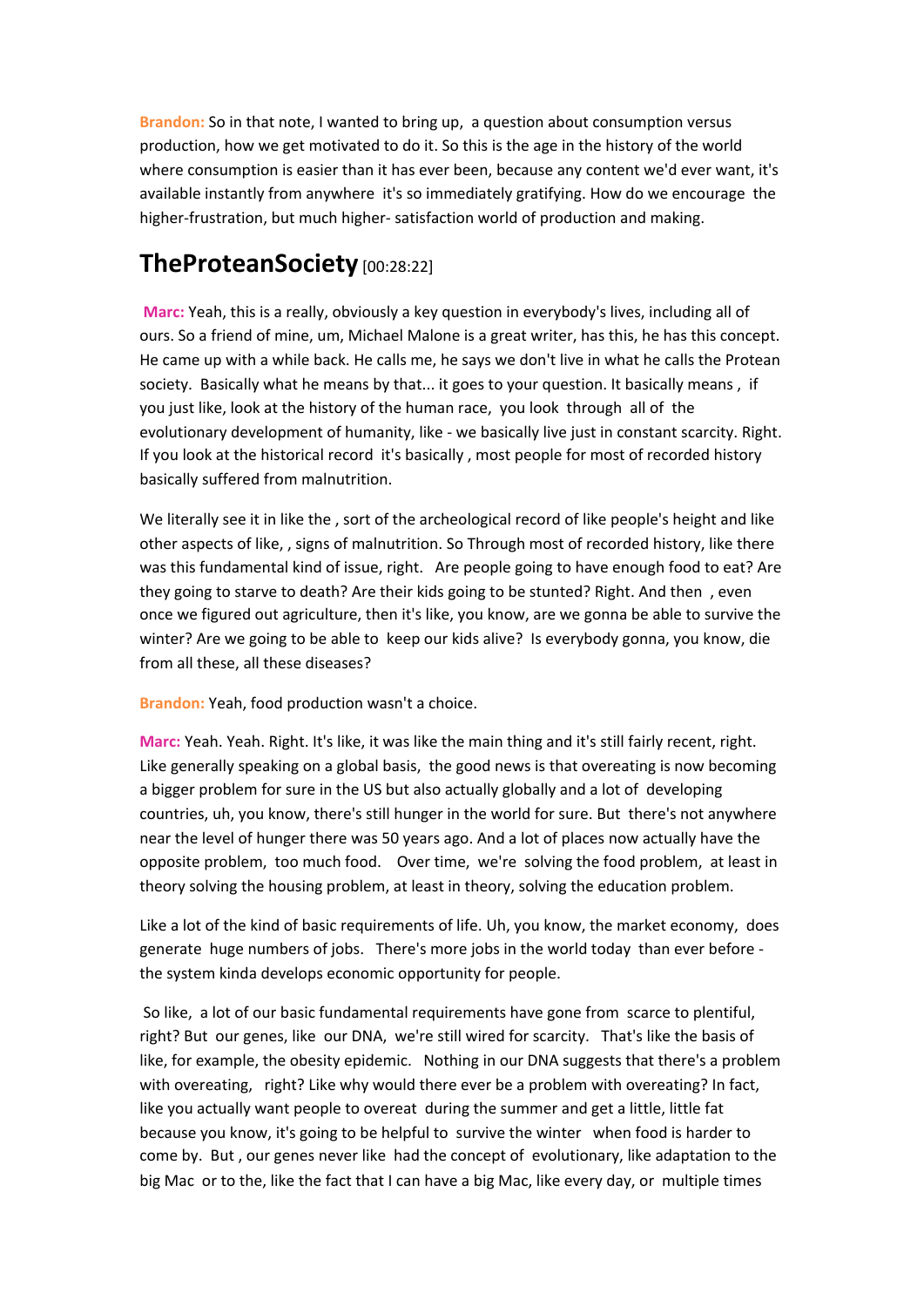that I get a chocolate shake with it and have all these other incredibly like hyper optimized, incredibly-delicious kind of foods, factory calories, and fat and salt and sugar and all these things.

This was just kind of the civilizational challenge. Right, and anyway, I'm using the food metaphor as an example for the more general topics that you asked about, which was information entertainment stimulation. You know, most people through most of recorded history, I think have been kind of fundamentally bored, right? There wasn't that much to read. There wasn't that much music to be able to hear. There weren't that many movies to go to right there weren't that many TV shows to watch, that many plays to attend. We generally lived in like a deprived media environment as opposed to kind of a hyper-saturated one. And now all of a sudden we live in a hyper-saturated one.

It's actually funny, you could, in some sense, live a kind of interesting compelling life right now, if like, really all you had was like, basically a small apartment, a steady supply of big Macs or Soylent or whatever, Netflix, Spotify, Steam, an Oculus quest and like, you'd be pretty happy. Right. And you could like, literally listen to every great piece of music ever recorded. You can play every video game, you could watch every great movie.

On the one hand, like, is the purpose of life is not just production? We're not meant to just grind ourselves just to like produce all the time and never enjoy ourselves - that's bad too, but like, we're not meant to just be consumers.

It's like maybe the metaphor, the food metaphor, like being forced to have ice cream for every meal, right? Like at some point it goes from heaven to hell.

And so then it's like, okay, but, but it's, so my friend anyway - my friend calls it the Protean society, cause it's basically like, okay, it's no longer a question, at some point of what are our choices? Like basically, what are we missing? it's a problem with surplus, which means it's a problem of, okay, in a world of abundance, what do we actually want?

### **Happiness vs Satisfaction** [00:31:49]

And then the idea that that actually has to be a fully conscious choice that the environment's not going to make us make that choice. We have to actually make that choice. I think it's a fundamental choice. The way I think about it. Um, I read a book that really changed my view on this a while back.

It's a book called Satisfaction by this really interesting guy, he's like a neurobiologist kind of psychiatrist kind of guy. And so it goes deep into the brain chemistry and all this stuff. He takes this position that I think you also see in like a lot of the great kind of world religions over time.

He kinda gives the scientific version of it, which is basically like, what's the difference between happiness and satisfaction and, you know, in the Declaration of Independence in the US it's like, for the pursuit of happiness . At least they said we have the right to the pursuit of happiness. They could have said we have the right to happiness, which I think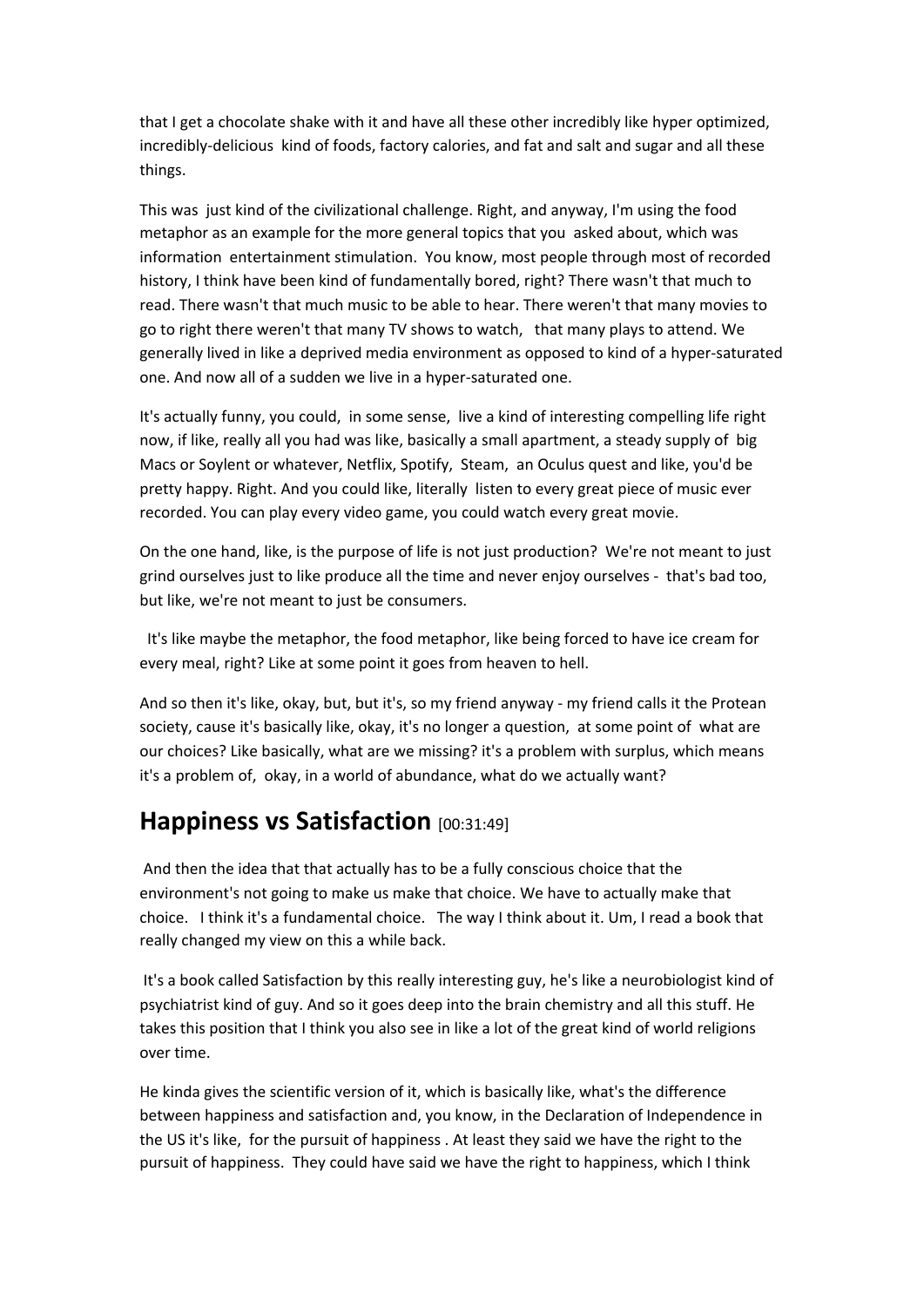would have led to like madness, but like maybe they made a mistake on that and maybe it should be the right to pursue satisfaction.

This difference, it's like : happiness is , Ooh, I took a nice walk in the park and I had ice cream. Right. I'm really happy. I got to, spend time with somebody I love. And like, I'm really happy, and that's great, people should have that, but the contrast to satisfaction is like, I actually worked really hard all day long. I'm exhausted. Oh my God. that was a lot of effort right. But like, that was really hard work , but I come out the other side, I'm really satisfied with what I accomplished.

Anyway, the argument this book makes is basically like satisfaction is actually more important than happiness. Like we should build our lives around satisfaction as opposed to happiness. And then, yeah, this goes to the building question, right, do we get more satisfaction? Happiness-wise, we probably get more happiness out of consumption than production. Uh, but from a satisfaction standpoint, it seems pretty obvious that we get more, more satisfaction out of producing than consuming.

**Brandon:** Marc. I think we're approaching the end of our slot. how do we pursue satisfaction on this podcast?

**Marc:** Oh, that's a really good question. I don't know. Who do you guys have? Well, I guess since you probably don't want to do any spoilers in terms of who you guys have lined up.

**Brandon:** I think we've got some ideas.

**Marc:** Yeah, that's a really good question. , I dunno. I, you know, I was just speaking out. I would like to find more like really sharp psychologists on this topic, in my own life.

Oh, I'll give you, I'll give you a, maybe a one final kind of book, a book recommendation on this topic. There's this outstanding book that was written and published in Japan a few years back, and it's been translated in English , very much like on this topic o f book titles it's called the courage to be disliked .

**Derick:** I've heard about this. Yeah, I've heard about it. I haven't read it.

**Marc:** yeah, it's this blockbuster book. It's been this huge book, huge success. It sold millions of copies throughout Asia and the American English translation is really good. And it's written by this, this pair of Japanese authors who are experts. It's actually interesting they're experts in both Greek philosophy and also in psychology. it's kind of a melding of Greek stoicism, Epicureanism, a little bit sort of blended with a field of psychology, named after a guy named Alfred Adler, who was a contemporary of Freud. Who was sort of, I think actually had maybe the psychologically healthier kind of approach towards how to live a productive life than Freud did.

He was just the same as famous as Freud a hundred years ago. He's become less famous now, but, this book kind of resurrects him and his ideas, and charts a path to a life that's more along the lines of, you know, what, what we've been talking about. So for anybody interested in this stuff, I recommend that book.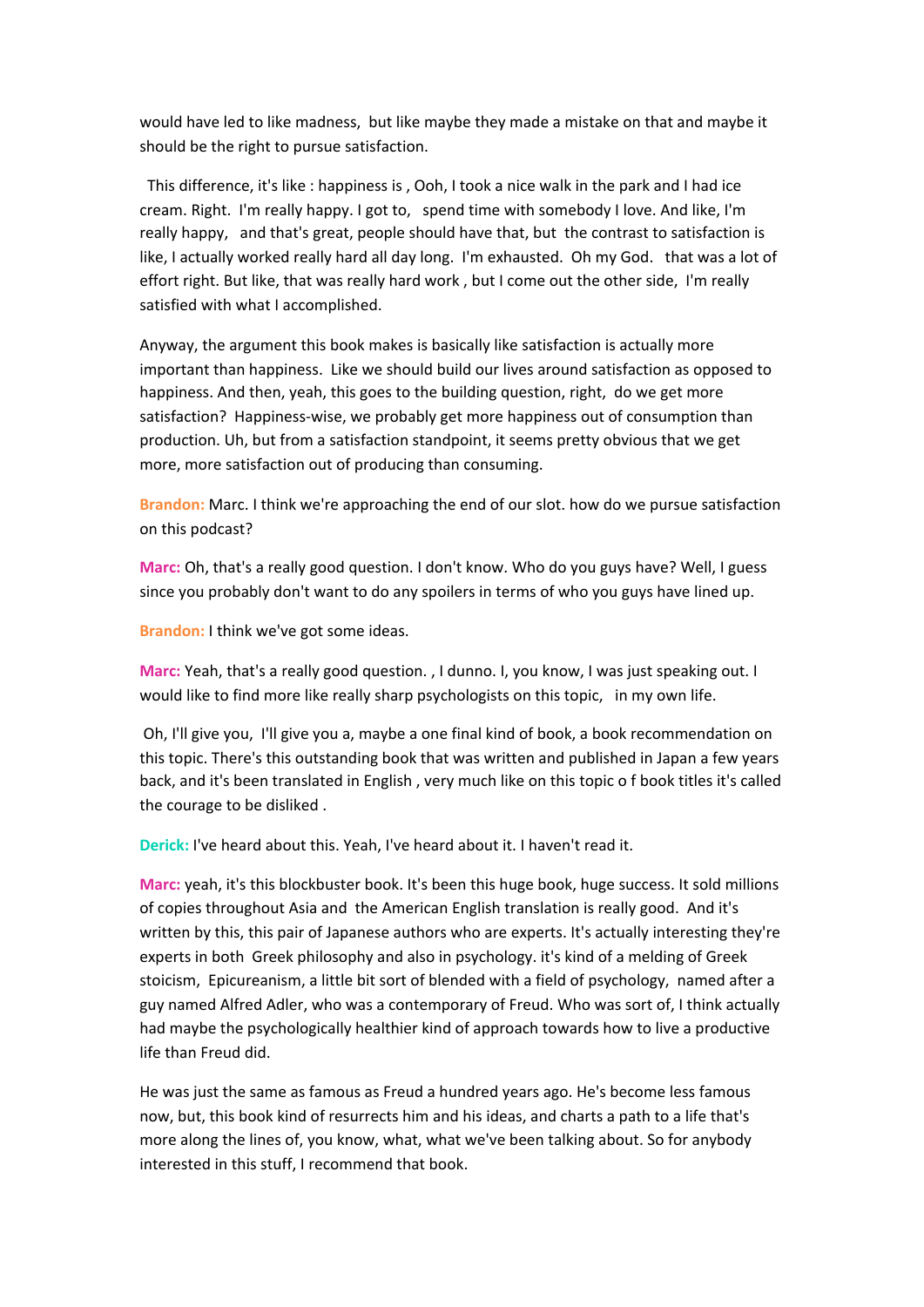**Brandon:** Sounds good - Marc. That was an intense but fun conversation that went in a lot of directions.

**Marc:** Yep.

**Brandon:** And as people in the networking, computer networking space, I can't think of anything more motivating than your reminders of why, what we're doing matters and why it's going to continue to matter.

So thank you

**Marc:** Awesome. Thank you guys.

**Derick:** Thank you!

#### **Disclosure**

A quick note here, in the interest of full and proud disclosure: Andreessen Horowitz is an investor in Forward Networks, where Derick and I work, which means they've helped to make this podcast possible, which I'm thankful for. So Derick, what are your thoughts?

### **Outro**

**Derick:** Well, first of all, I'm also thankful, so I, I just want to put that out there. We're approaching Thanksgiving and I am super grateful to have the opportunity to make this podcast. But what I really liked about this episode was the call to action to build. Building is something that brings people together rather than divides them. And I think right now that's something we sort of need .

**Brandon:** In an election season in a pandemic, a reminder of why we can do things together is good timing .

**Derick:** Exactly it's not going to… Look, it's not going to get better unless we do it together.

**Brandon:** It's the times that I've built things with other people that have been the most satisfying for me.

**Derick:** Yeah, right? When you reach that sort of conclusion together, it's extremely satisfying.

**Brandon:** Any kind of open source interaction has that same sense of you're building something together. You're doing something worthwhile as small as your individual contribution may be.

**Derick:** Yeah, it's not just code either. It's , open source hardware designs. If you think about it, there's so much stuff out there that people are sharing, that they're improving on, and, building more of.